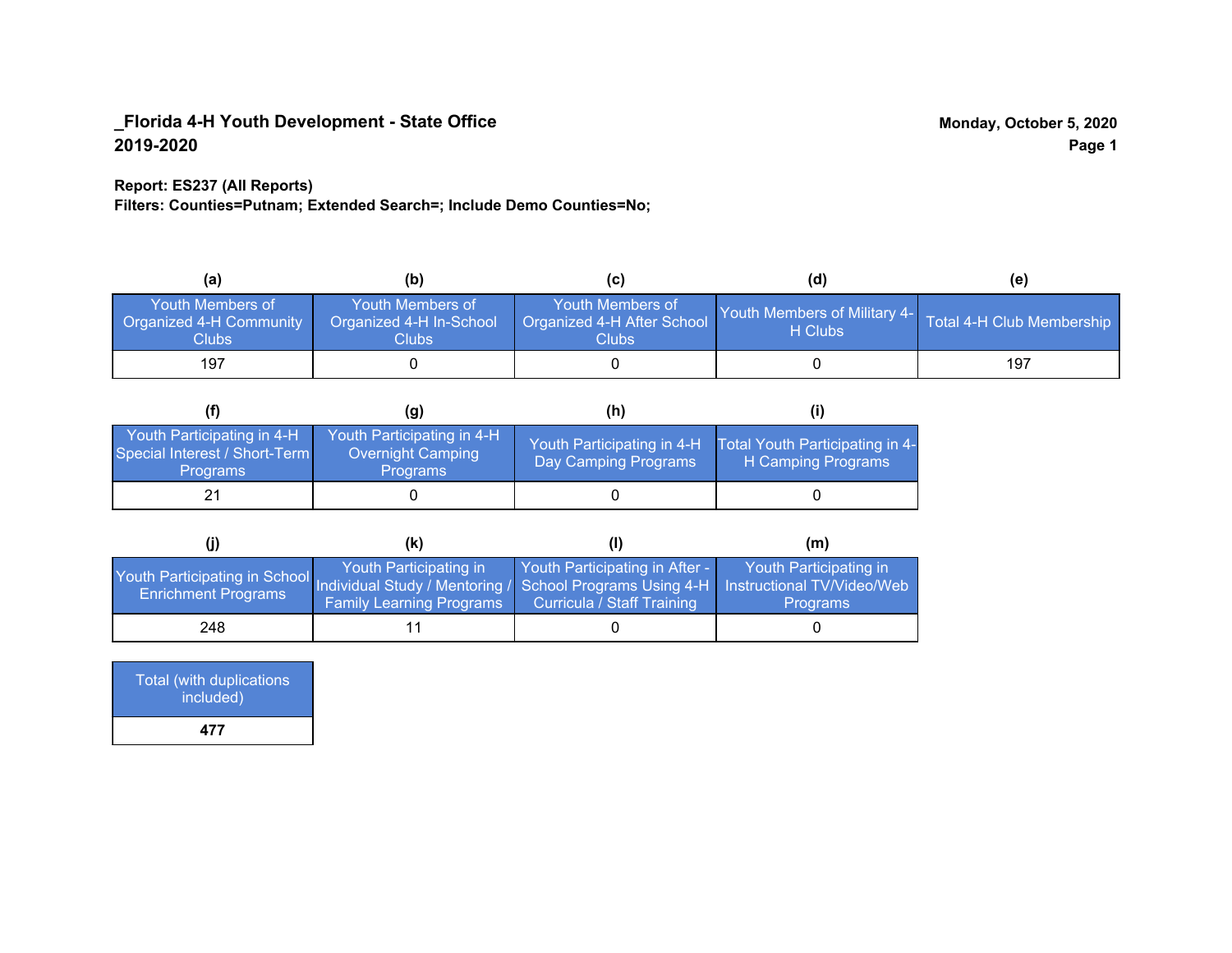**Report: ES237 (All Reports)**

**Filters: Counties=Putnam; Extended Search=; Include Demo Counties=No;**

# **School Grade (duplications eliminated)**

| Kinder | 1st | 2nd' | 3rd | 4th | 5th | 6th | 7 <sup>th</sup> | 8th | 9th |        | 10th 11th |  | 12th Post HS Not in School Special | <b>Total</b> |
|--------|-----|------|-----|-----|-----|-----|-----------------|-----|-----|--------|-----------|--|------------------------------------|--------------|
| 146    | 69  | 24   | 64  | 22  |     | 13  | 13              | 18  |     | $\sim$ |           |  |                                    |              |

# **Gender of 4-H Youth Participants (duplications eliminated)**

| Male | Female | Total |
|------|--------|-------|
| 224  | 213    | 437   |

# **Place of Residence of 4-H Youth Participants (duplications eliminated)**

| <b>Farm</b> | Towns of under 10,000 and<br>rural non-farm | Towns and cities (10,000-<br>50,000), and their suburbs | Suburbs of cities of over<br>50,000 | Central cities of over 50,000 | Total |
|-------------|---------------------------------------------|---------------------------------------------------------|-------------------------------------|-------------------------------|-------|
| 69          | 319                                         | 38                                                      |                                     |                               | 437   |

# **Total 4-H Youth Participants (duplications eliminated)**

**Total** 

**<sup>437</sup> Note: The four totals on this page should all match.**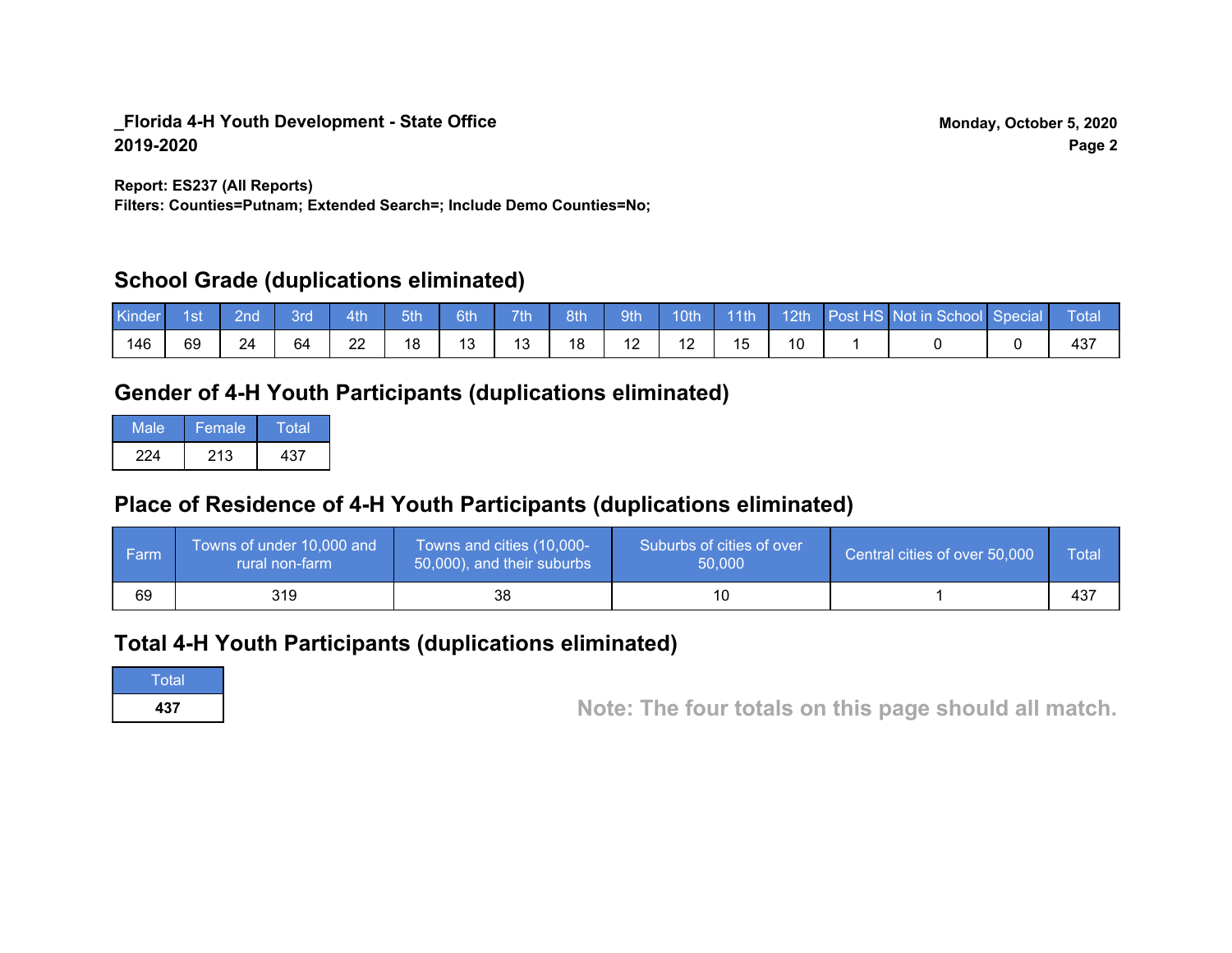#### **Report: ES237 (All Reports)**

**Filters: Counties=Putnam; Extended Search=; Include Demo Counties=No;**

| <b>ETHNICITY</b>          | <b>TOTAL YOUTH</b> |
|---------------------------|--------------------|
| <b>Hispanic or Latino</b> | 124                |
| Not Hispanic or Latino    | 313                |

Directions: Type in the appropriate numbers for your project. Ethnicity is separate from race. YOu should indicate an ethnicity category for each participant and all racial categories that apply to each participant (i.e. a participant of more than one race would be recorded in each applicable racial category). Ideally, your total participants should equal the total of numbers in your ethicity section. Totals of racial categories will be equal to or greater than your total participants if they all report racial information.

4-H Youth Participants: Any youth taking part in programs provided as a result of action by extension personnel (professional. Paraprofessional. And volunteer). This includes youth participation in programs conducted through 1862, 1890, and 1994 land-grant universities, EFNEP, urban gardening, and other programs that may not actually use the 4-H name and emblem with participants.

| <b>RACE</b>                               | <b>TOTAL YOUTH</b> |
|-------------------------------------------|--------------------|
| American Indian or Alaskan Native         | O                  |
| Asian                                     | 1                  |
| <b>Black or African American</b>          | 42                 |
| Native Hawaiian or other Pacific Islander | 0                  |
| White                                     | 256                |
| Youth Indicating More Than One Race       | 130                |
| <b>Undetermined</b>                       | 8                  |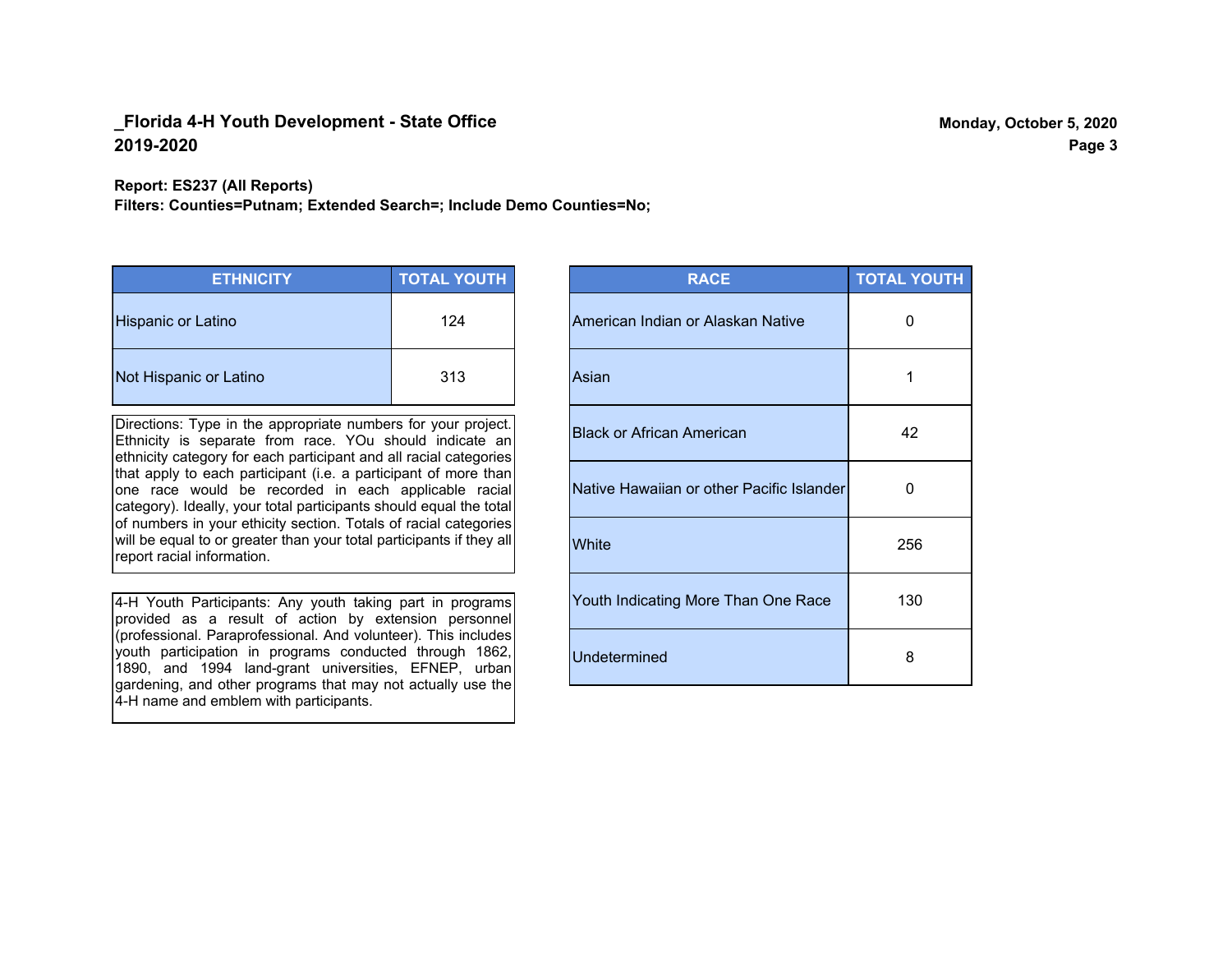**Report: ES237 (All Reports)**

**Filters: Counties=Putnam; Extended Search=; Include Demo Counties=No;**

| Total Number of<br><b>Adult Volunteers</b> | <b>Total Number of</b><br><b>Youth Volunteers</b> | Total |
|--------------------------------------------|---------------------------------------------------|-------|
| 56                                         | 30                                                | 86    |

Adult Volunteer: Unpaid support for the 4-H program by an individual beyond high school age.

Youth Volunteer: Unpaid support for the 4-H program by a person who has not yet graduated from high school.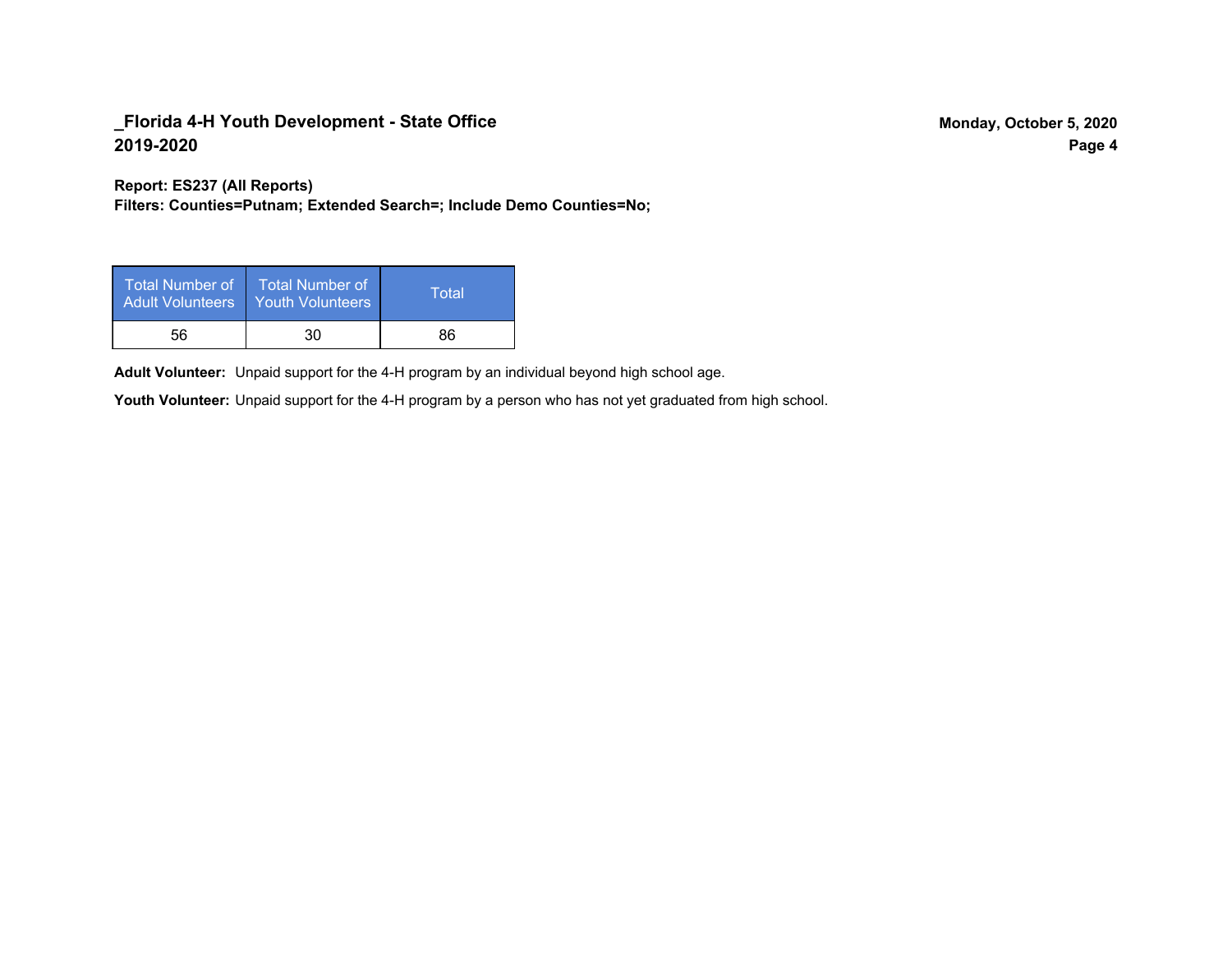#### **Filters: Counties=Putnam; Extended Search=; Include Demo Counties=No; Report: ES237 (All Reports)**

# **Ag in the Classroom** : Agriculture Awareness 1 \_School Enrichment - Agriculture Awareness 0 \_School Enrichment - Pizza Garden 0 1 **Animals** (4-H Cloverbuds- ANIMALS & PETS)-retired project 1 (CAGED BIRDS) Retired Project 0 (GOATS) Retired Project 0 (GOATS-Pygmy) Retired Project 0 (HORSE -Advanced Horsemanship) Retired Project 0 (HORSE -Horsemanship Science) Retired Project 0 (LLAMAS AND ALPACAS)-retired project 0 (POCKET PETS) Retired Project 0 ANIMAL SCIENCES 0 BEEF 23 CATS 22 and 22 and 22 and 23 and 23 and 23 and 23 and 23 and 23 and 23 and 23 and 24 and 25 and 26 and 26 and 26 and 26 and 26 and 26 and 26 and 26 and 26 and 26 and 26 and 26 and 26 and 26 and 26 and 26 and 26 and 26 and DAIRY CATTLE 0 DOGS 2 GOATS (Dairy) 1 GOATS (Meat) 2008 120 AM 2009 12:00 12:00 12:00 12:00 12:00 12:00 12:00 12:00 12:00 12:00 12:00 12:00 12:00 12:00 12:00 12:00 12:00 12:00 12:00 12:00 12:00 12:00 12:00 12:00 12:00 12:00 12:00 12:00 12:00 12:00 12:00 12:00 HORSE 2 HORSE (Horseless Horse) 0 PETS 0 POULTRY **And the contract of the contract of the contract of the contract of the contract of the contract of the contract of the contract of the contract of the contract of the contract of the contract of the contract of t** RABBITS 5 sheep to the control of the control of the control of the control of the control of the control of the control of the control of the control of the control of the control of the control of the control of the control of the SWINE 52 96

# **Biological Sciences** (4-H Cloverbuds-SCIENCE & TECHNOLOGY) Retired Project 0 (Marine/Aquatic- AQUARIUMS) Retired Project 0 (Marine/Aquatic- WETLANDS) Retired Project 0 (Sciences- WINGS) Retired Project 0 (Wildlife - Bats) Retired Project 0 (Wildlife - Butterflies- WINGS) Retired Project 0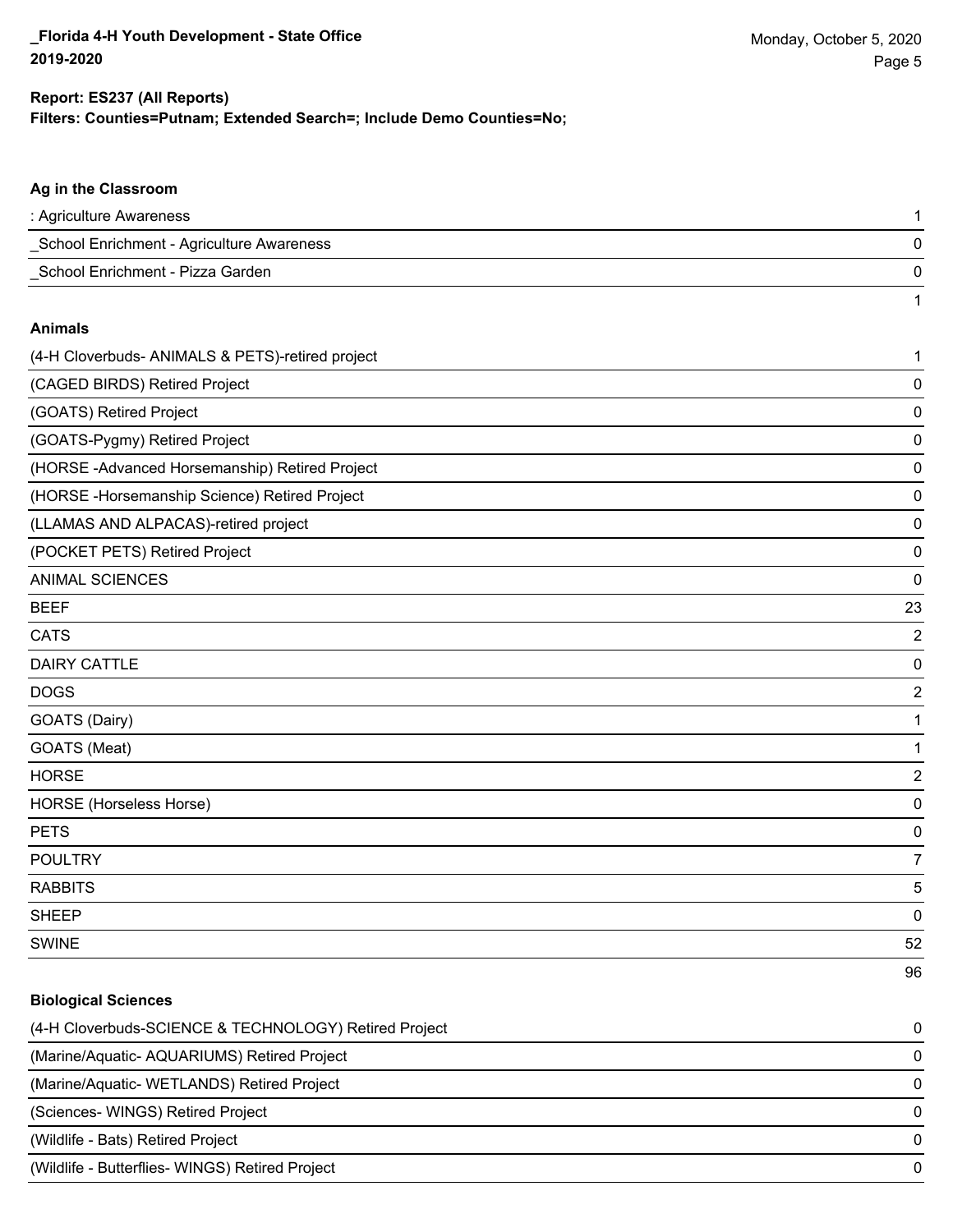## **Report: ES237 (All Reports)**

**Filters: Counties=Putnam; Extended Search=; Include Demo Counties=No;**

| (Wildlife- BLUEBIRDS) Retired Project                     | $\pmb{0}$   |
|-----------------------------------------------------------|-------------|
| : ABCs of ENTOMOLOGY                                      | 0           |
| : Entomology-Apiary/Beekeeping                            | $\mathbf 0$ |
| : Meat Sciences                                           | $\mathbf 0$ |
| : Natural Sciences                                        | 0           |
| School Enrichment - Embryology                            | 248         |
| School Enrichment- Natural Sciences                       | 0           |
| INSECTS (ENTOMOLOGY)                                      | 5           |
| MARINE SCIENCE AND AQUATIC SCIENCES                       | 1           |
| <b>SCIENCE DISCOVERY</b>                                  | 11          |
| <b>VETERINARY SCIENCE</b>                                 | 3           |
|                                                           | 268         |
| <b>Civic Engagement</b>                                   |             |
| (4-H Cloverbuds- CITIZENSHIP)-retired project             | 0           |
| (Citizenship-INTERGENERATIONAL) Retired Project           | $\mathbf 0$ |
| <b>CITIZENSHIP</b>                                        | 4           |
| CITIZENSHIP-COMMUNITY SERVICE                             | 10          |
| <b>CULTURAL AND GLOBAL EDUCATION</b>                      | 0           |
|                                                           | 14          |
| <b>Communications and Expressive Arts</b>                 |             |
| (4-H Cloverbuds- COMMUNICATIONS) Retired Project          | 0           |
| (4-H Cloverbuds- VISUAL-LEISURE ARTS) Retired Project     | 0           |
| (FILMMAKING) Retired Project                              | 0           |
| (LEISURE ARTS- Arts & Crafts) Retired Project             | 0           |
| (Leisure Arts- COLLECTIBLES) Retired Project              | 0           |
| (PHOTOGRAPHY) Retired Project                             | $\pmb{0}$   |
| (PUBLIC SPEAKING) Retired Project                         | 0           |
| (VISUAL ARTS) Retired Project                             | $\pmb{0}$   |
| School Enrichment - 4-H Tropicana Public Speaking Program | 0           |
| <b>COMMUNICATIONS AND PUBLIC SPEAKING</b>                 | 4           |
| <b>EXPRESSIVE ARTS</b>                                    | 3           |
| <b>VISUAL ARTS</b>                                        | 6           |
| <b>Community / Volunteer Service</b>                      | 13          |

(Citizenship-PUBLIC ADVENTURES) Retired Project 0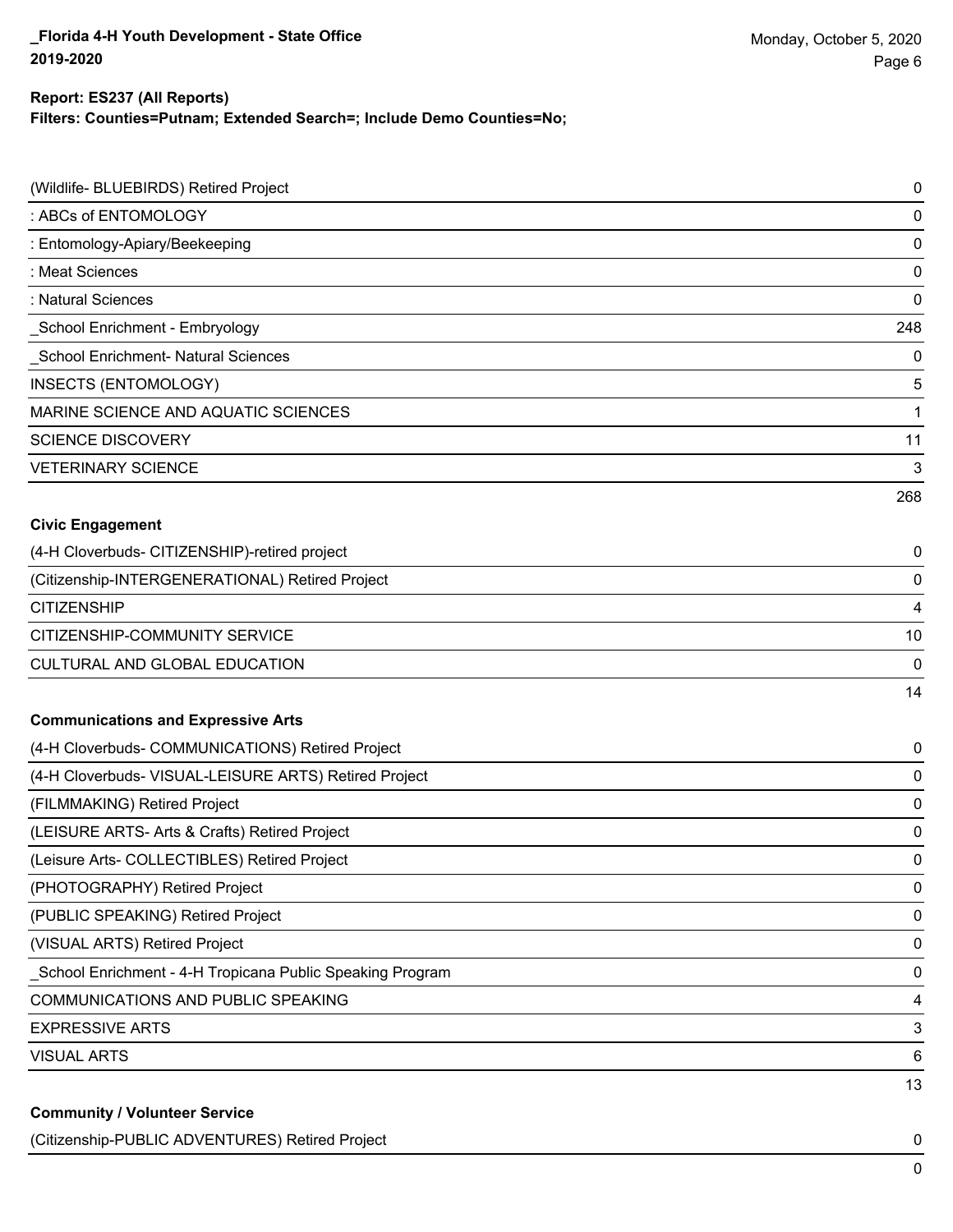**Consumer and Family Science**

## **Filters: Counties=Putnam; Extended Search=; Include Demo Counties=No; Report: ES237 (All Reports)**

| (4-H Cloverbuds- CLOTHING) Retired project                   | 0                       |
|--------------------------------------------------------------|-------------------------|
| (CHILD DEVELOPMENT Babysitting) Retired Project              | 0                       |
| (Clothing - SELECTION) Retired Project                       | 0                       |
| (Clothing - SEWING) Retired Project                          | 0                       |
| (Clothing-Sewing- QUILTING) Retired Project                  | 0                       |
| (CONSUMER EDUCATION AND SHOPPING) Retired Project            | 0                       |
| (Human Development - Talking with TJ) Retired Project        | 0                       |
| (HUMAN DEVELOPMENT) Retired Project                          | 0                       |
| (Human Development-CHOICES) Retired Project                  | 0                       |
| (Money Management -FINANCIAL CHAMPIONS) Retired Project      | 0                       |
| : Consumer Choices Event                                     | 0                       |
| 4-H CLOVERBUDS                                               | 48                      |
| Animal Science- ALL ABOUT ANIMALS                            | 0                       |
| Animal Sciences- LIVESTOCK JUDGING                           | 0                       |
| Animals-PETS/SMALL ANIMALS                                   | 0                       |
| CHILD DEVELOPMENT & CHILD CARE                               | $\overline{\mathbf{c}}$ |
| Citizenship-SERVICE LEARNING                                 | 0                       |
| <b>CLOTHING &amp; SEWING</b>                                 | 1                       |
| <b>Exploring Farm Animals</b>                                | 0                       |
| Hog-n-Ham Project                                            | 0                       |
| Marine Science                                               | 0                       |
| MONEY MANAGEMENT                                             | 4                       |
| Performing Arts-DANCE/MOVEMENT                               | 0                       |
| Pet Pals                                                     | 0                       |
| Plant Pals, K-3 (5-8 yrs)                                    | 0                       |
| test                                                         | 0                       |
| Wildlife - Birds                                             | 0                       |
|                                                              | 55                      |
| <b>Environmental Education / Earth Sciences</b>              |                         |
| (4-H Cloverbuds- ENVIRONMENT-Earth Sciences) Retired Project | 0                       |
| : Recycling                                                  | 0                       |
| : Water Education                                            | 0                       |
| School Enrichment - Project Learning Tree                    | 0                       |
| School Enrichment- Environmental Sciences                    | 0                       |
| <b>EARTH SCIENCES</b>                                        | 1                       |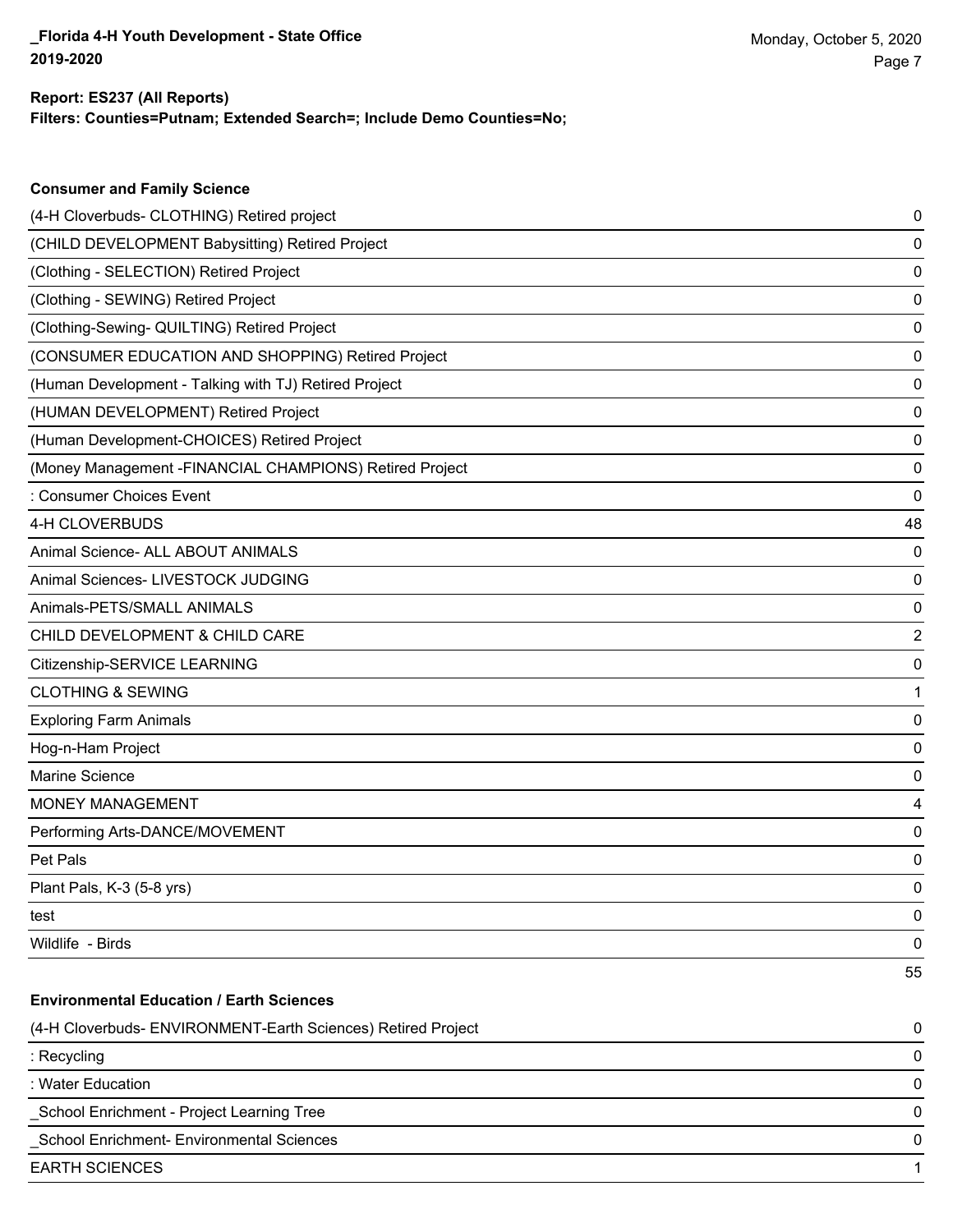**Filters: Counties=Putnam; Extended Search=; Include Demo Counties=No;**

| <b>ENERGY</b>                  | $\mathbf 0$     |
|--------------------------------|-----------------|
| <b>ENVIRONMENTAL SCIENCES</b>  | 0               |
| <b>FORESTRY</b>                | $6\phantom{1}6$ |
| <b>OUTDOOR EDUCATION</b>       | 7               |
| SOIL AND WATER SCIENCES        | 0               |
| <b>SPORTFISHING</b>            | 12              |
| SS - SHOOTING SPORTS           | 0               |
| <b>SS-ARCHERY</b>              | 13              |
| SS-HUNTING 10y/o               | 0               |
| SS-MUZZLELOADING 12y/o         | 0               |
| SS-RIFLE, AIR                  | 0               |
| SS- RIFLE, SMALL BORE          | 0               |
| SS-SHOTGUN 10y/o               | 1               |
| <b>WILDLIFE &amp; HABITATS</b> | 50              |
|                                | 90              |
| <b>Foods and Nutrition</b>     |                 |

| (4-H Cloverbuds- FOODS & NUTRITION) Retired Project   | 0            |
|-------------------------------------------------------|--------------|
| (Food - SPORTS NUTRITION) Retired Project             | 0            |
| (FOOD AND FOOD PRESERVATION SCIENCES) Retired Project | 0            |
| (FOOD PREP AND COOKING) Retired Project               | 2            |
| (Food Prep- BREADS & BREADMAKING) Retired Project     | 0            |
| (Food Prep- DAIRY FOODS) Retired Project              | 0            |
| (Food Prep- MICROWAVE MAGIC) Retired Project          | 0            |
| (Food Science-FOOD PRESERVATION) Retired Project      | 0            |
| _School Enrichment - Up for the Challenge             | 0            |
| School Enrichment - YUM                               | 0            |
| <b>School Enrichment - YUMMEE</b>                     | 0            |
| <b>School Enrichment- Nutrition</b>                   | $\mathbf{0}$ |
| <b>FOOD &amp; NUTRITION</b>                           | 4            |
|                                                       | 6            |

## **Health**

| (Health-HEALTH ROCKS) Retired Project       | 0 |
|---------------------------------------------|---|
| (HEALTH: PHYSICAL ACTIVITY) Retired Project | 0 |
| : Healthy Living                            | 0 |
| PERSONAL WELL BEING                         | 0 |
|                                             | 0 |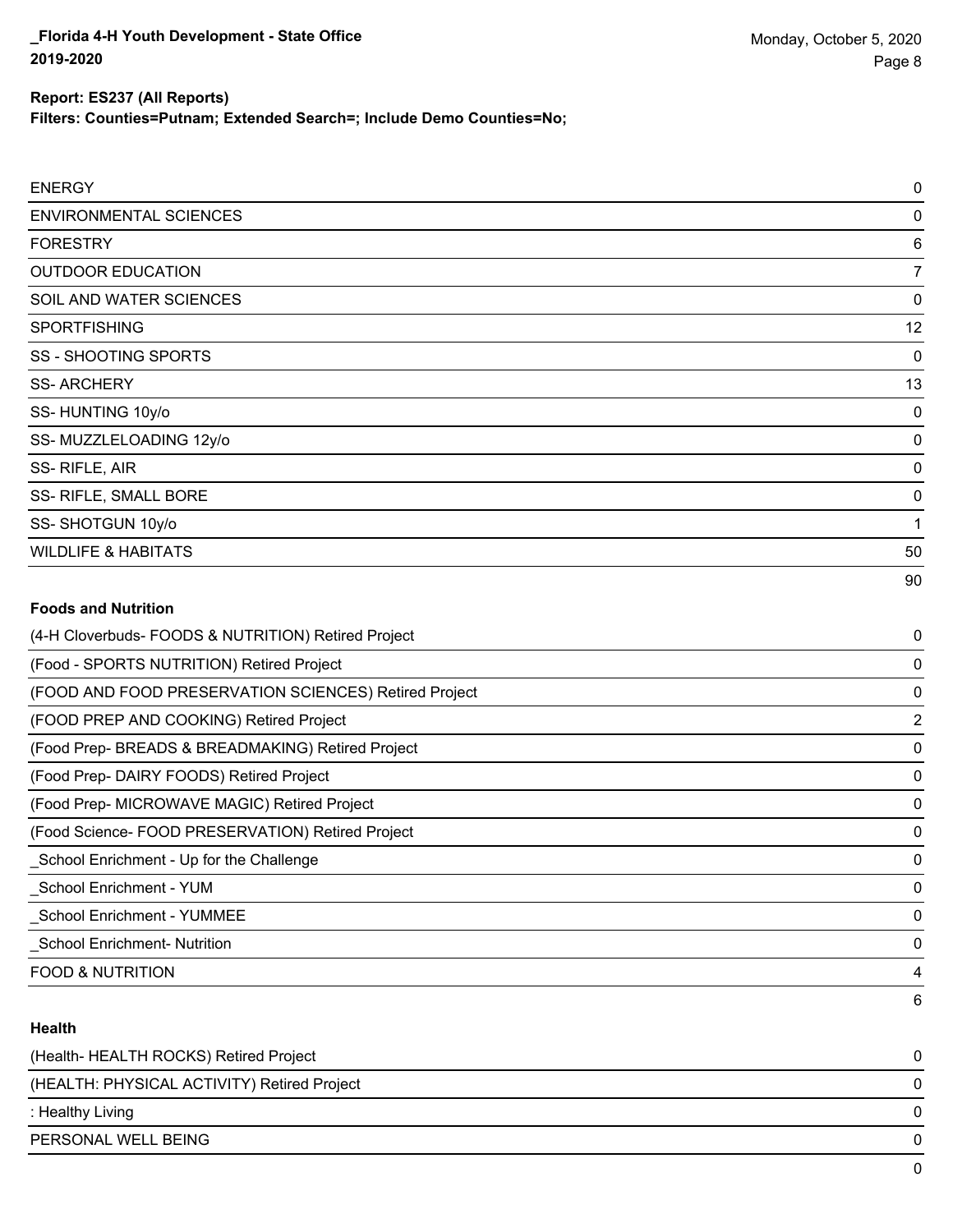#### **Report: ES237 (All Reports)**

**Filters: Counties=Putnam; Extended Search=; Include Demo Counties=No;**

| <b>Leadership and Personal Development</b>                 |             |
|------------------------------------------------------------|-------------|
| (4-H Cloverbuds- LEADERSHIP) Retired Project               | 0           |
| (4-H Cloverbuds_DISCOVERY Projects) Retired Project        | 0           |
| (Home Environment- CHANGING SPACES) Retired Project        | 0           |
| (Plant Sciences - Mowing for Money) Retired Project        | 0           |
| (Workforce Prep- CAREER DEVELOPMENT) Retired Project       | 0           |
| (Workforce Prep- ENTREPRENEURSHIP) Retired Project         | 0           |
| : Character Education                                      | 0           |
| : Personal Development                                     | 0           |
| <b>EXPLORING 4-H</b>                                       | 1           |
| LEADERSHIP DEVELOPMENT                                     | 8           |
| <b>WORKPLACE PREPARATION</b>                               | 0           |
|                                                            | 9           |
| <b>Personal Safety</b>                                     |             |
| (Health and Safety- ATV SAFETY) Retired Project            | 0           |
| (Health- EMERGENCY PREPARDNESS) Retired Project            | 0           |
| <b>ATV SAFETY</b>                                          | 0           |
| <b>SAFETY</b>                                              | 0           |
|                                                            | 0           |
| <b>Physical Sciences</b>                                   |             |
| (ASTRONOMY) Retired Project                                | 0           |
| : Weather and Climate                                      | 0           |
| <b>AEROSPACE</b>                                           | 0           |
|                                                            | 0           |
| <b>Plant Science</b>                                       |             |
| (4-H Cloverbuds- PLANT SCIENCES-Gardening) Retired Project | 0           |
| (GROWING CITRUS) Retired Project                           | 0           |
| (Plant Sciences-GARDENING) Retired Project                 | 0           |
| (Plants - Gardening- FLOWERS) Retired Project              | $\mathbf 0$ |

(Plants -Gardening- VEGETABLES) Retired Project 0

(Plants -Gardening-CONTAINER GARDENING) Retired Project 0

\_School Enrichment- Gardening and Plants 0

**GARDENING AND PLANTS** 7

GARDENING AND PLANTS: JR MASTER GARDENER 0